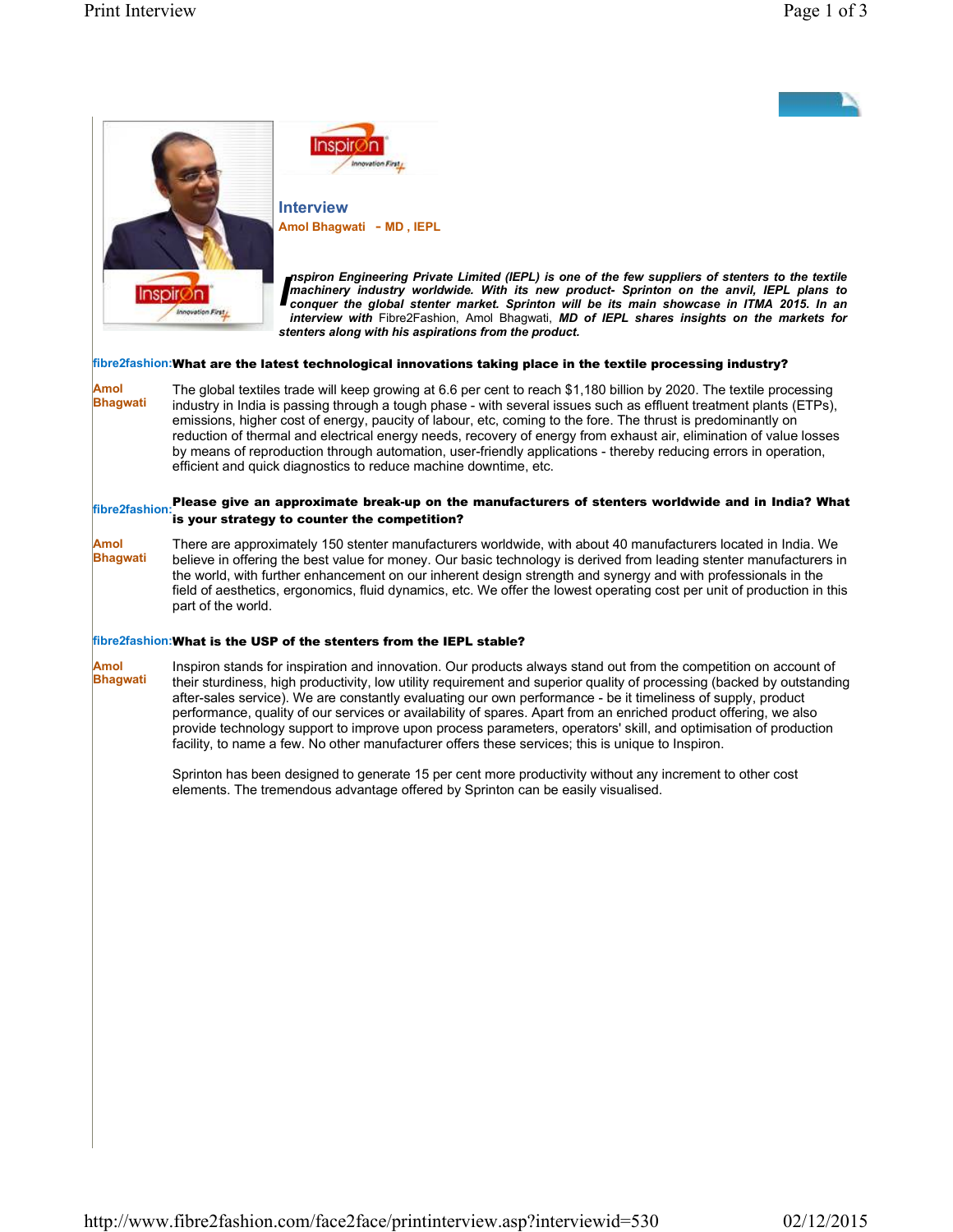

# fibre2fashion:What are the plans for the next two years?

Amol Bhagwati We would like to further consolidate our market share. Sprinton being added to our product portfolio, we shall be looking at the export market.

## fibre2fashion:Which are your target markets for Sprinton? Which markets do you plan to tap in the future?

Amol Bhagwati Sprinton is targeted at the higher end of the segment. We will be competing with the top-end segment of the competition, mainly from Europe. Our focus will be on technology-savvy corporate firms in India as well as markets which are adept at absorbing advanced technology. We will focus on Turkey, Bangladesh, Indonesia and Sri Lanka.

### $\frac{1}{100}$  How cost efficient is your product for the Indian market? What are your plans to deal with competition from low-cost manufacturers?

Amol Bhagwati We have been marketing Motex for the last two decades. It is considered the best stenter manufactured in India. We have Motex running in extremely competitive markets. We have Motex running in extremely competitive markets such as Gorakhpur, Surat, Bhilwara, Bhiwandi and Ahmedabad.